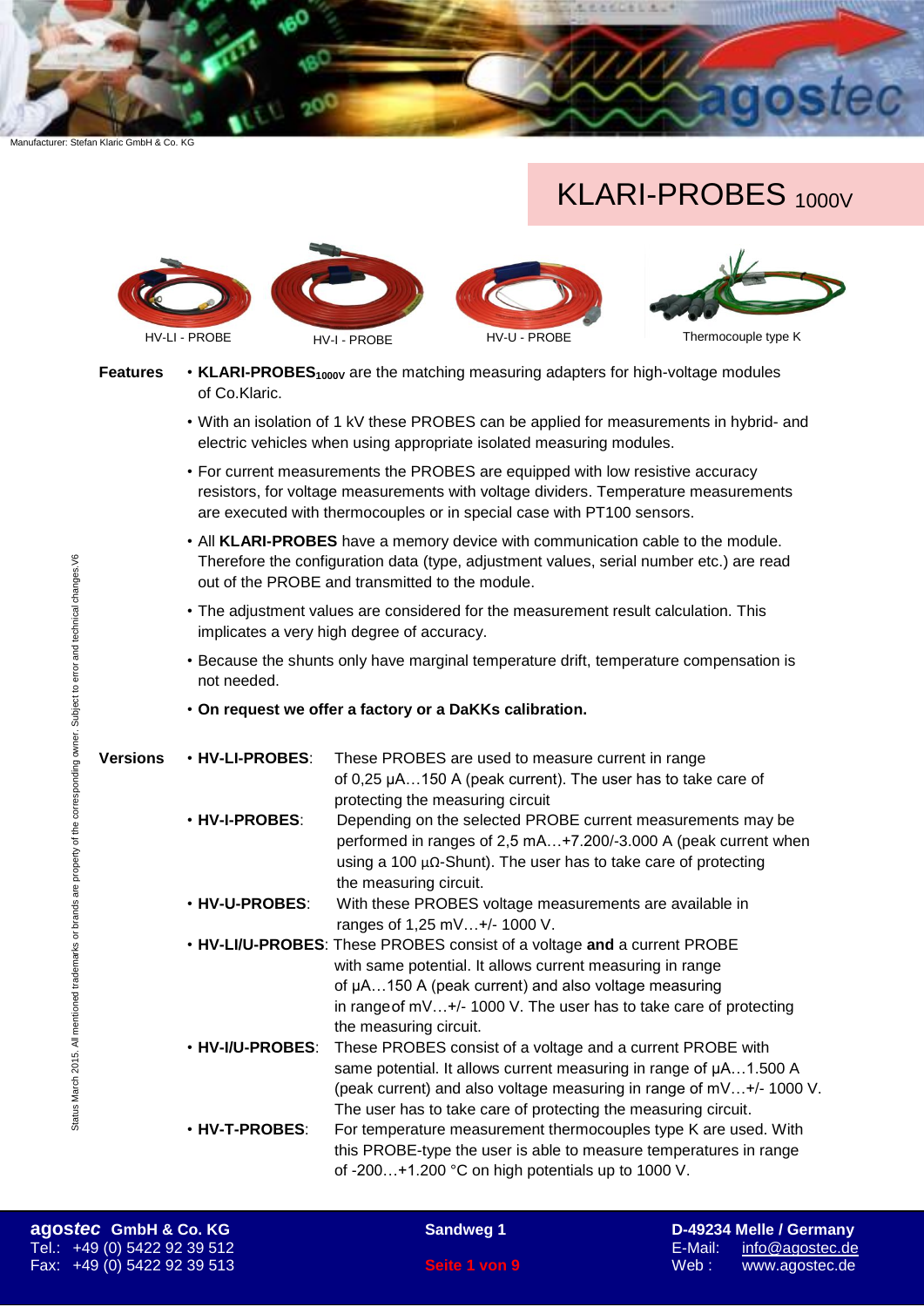## KLARI-PROBES<sub>1000V</sub>

北北北区街区

### HV-LI - PROBES

Measuring adapter with cable lead-out for looping-in the PROBE into the measuring circuit. The protection of the measuring circuit has to be provided by the user. The shunt is integrated in a grouted casing. PROBE-construction:

- grouted casing with integrated shunt
- memory device, used for PROBE-identification and calibration data (placed in connector)
- cable lead-out =  $L1$  (1 m), (heat resistant and very flexible) with loose cable ends
- data cable =  $L2$  (1...5 m) with 8-pin Redel connector

Caution: The maximum continuous current is lower than the measuring range. Please refer to the user manual.

#### **HV-LI - PROBES**

| <b>Resistor</b> | <b>Measuring</b><br>range | <b>Resolution/Bit*</b> | <b>Maximum</b><br>permanent<br>current** |
|-----------------|---------------------------|------------------------|------------------------------------------|
| [mOhm]          | [A]                       | $[\muA]$               | [A]                                      |
| 1000            | $-0.3+0.72$               | 0,25                   | 0,72                                     |
| 500             | $-0.6+1.44$               | 0,5                    | 1,44                                     |
| 100             | $-3 + 7.2$                | 2,5                    | 6,5                                      |
| 50              | $-6. +14.4$               | 5                      | 9,5                                      |
| 25              | $-12+28,8$                | 10                     | 12                                       |
| 10              | $-30.1 + 72$              | 25                     | 21                                       |
| 5               | $-60+144$                 | 50                     | 25                                       |
| 2               | $-150 + 360$              | 125                    | 40                                       |

indicated for the lowest measuring range at room temperature  $(23^{\circ}C)$ 

size (l/w/h): 50x40x16 mm

**Ordering: <name> - <resistance value> - <L1> - <L2> - <L3> HV-LI - 1000 / … / 2 - 1 - 1…5 - 0**





Status March 2015. All mentioned trademarks or brands are property of the corresponding owner. Subject to error and technical changes.V6

Status March 2015. All mentioned trademarks or brands are property of the corresponding owner. Subject to error and technical changes. V6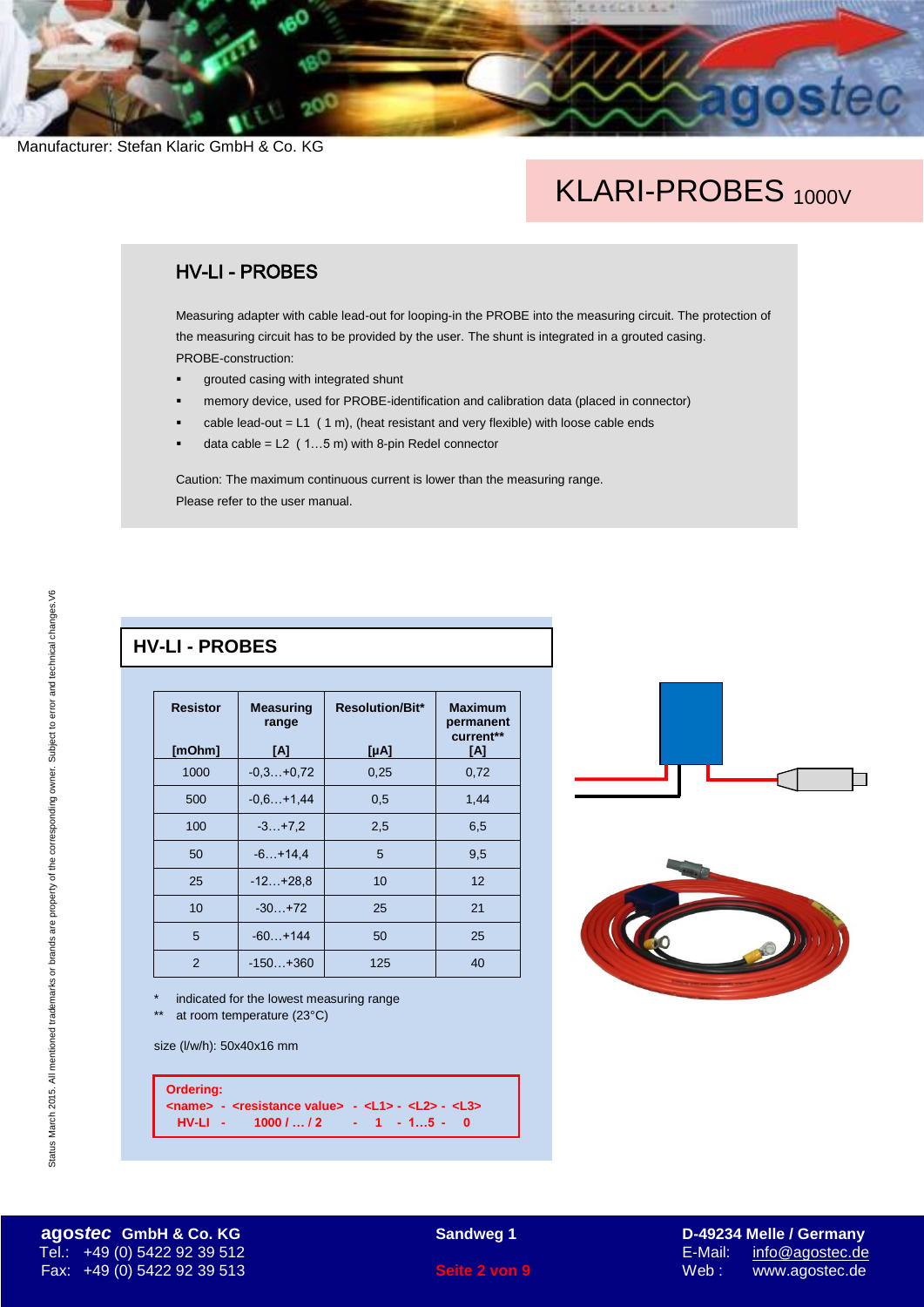# KLARI-PROBES<sub>1000V</sub>

1.226000

选

## HV-I - PROBES (without measuring circuit protection)

These PROBES are set to place the shunt directly into the measuring circuit. The protection of the measuring circuit has to be provided by the user. PROBE-construction:

- shunt (type BF1 or BF2) with mounting straps (temperature range -40...+130°C)
- memory device, used for PROBE-identification and calibration data (placed in connector)
- data cable = L2 ( 1…5 m) with 8-pin Redel connector.

Caution: The maximum continuous current is lower than the measuring range. Please refer to the user manual.

## **HIGH-CURRENT - PROBES**

| <b>BF-1</b>                      |                                  |                                |                                                 |  |
|----------------------------------|----------------------------------|--------------------------------|-------------------------------------------------|--|
| <b>Resistor</b><br>[m $\Omega$ ] | <b>Measuring</b><br>range<br>[A] | <b>Resolution/Bit*</b><br>[mA] | <b>Maximum</b><br>permanent<br>current**<br>[A] |  |
| 2                                | $-150360$                        | 0,125                          | 60                                              |  |
|                                  | $-300 + 720$                     | 0,25                           | 80                                              |  |
| 0,5                              | $-600+1440$                      | 0,5                            | 120                                             |  |
| 0,2                              | $-1500+3600$                     | 1,25                           | 150                                             |  |

size (l/w/h): 42x16x15 mm

the shunts are linked with a copper bar 20x3x200 mm

- indicated for the lowest measuring range
- at room temperature (23°C)

#### **BF-2**

| <b>Resistor</b><br>[mΩ] | <b>Measuring</b><br>range<br>[A] | <b>Resolution/Bit*</b><br>[mA] | <b>Maximum</b><br>permanent<br>current**<br>[A] |  |  |
|-------------------------|----------------------------------|--------------------------------|-------------------------------------------------|--|--|
| 2                       | $-150360$                        | 0,125                          | 80                                              |  |  |
|                         | $-300 + 720$                     | 0,25                           | 120                                             |  |  |
| 0,5                     | $-600+1440$                      | 0,5                            | 130                                             |  |  |
| 0,2                     | $-1500+3600$                     | 1,25                           | 180                                             |  |  |
| 0,1                     | $-3000 + 7200$                   | 2,5                            | 310                                             |  |  |

size (l/w/h): 68x27x15 mm

the shunts are linked with a copper bar 20x3,5x200 mm

indicated for the lowest measuring range

| **               | at room temperature (23°C) |                                                                                  |
|------------------|----------------------------|----------------------------------------------------------------------------------|
| <b>Ordering:</b> |                            | < name> - <resistance value=""> - <l1> - <l2> - <l3></l3></l2></l1></resistance> |
|                  | HV-BF1 - 2//0,2            | $-0 - 15 - 0$                                                                    |
|                  | HV-I-BF2 - 2//0,1          | $-0$ $-15$ $-0$                                                                  |





#### **agos***tec* **GmbH & Co. KG Sandweg 1 D-49234 Melle / Germany** Tel.: +49 (0) 5422 92 39 512 E-Mail: [info@agostec.de](mailto:info@agostec.de) Fax: +49 (0) 5422 92 39 513 **Seite 3 von 9** Web : www.agostec.de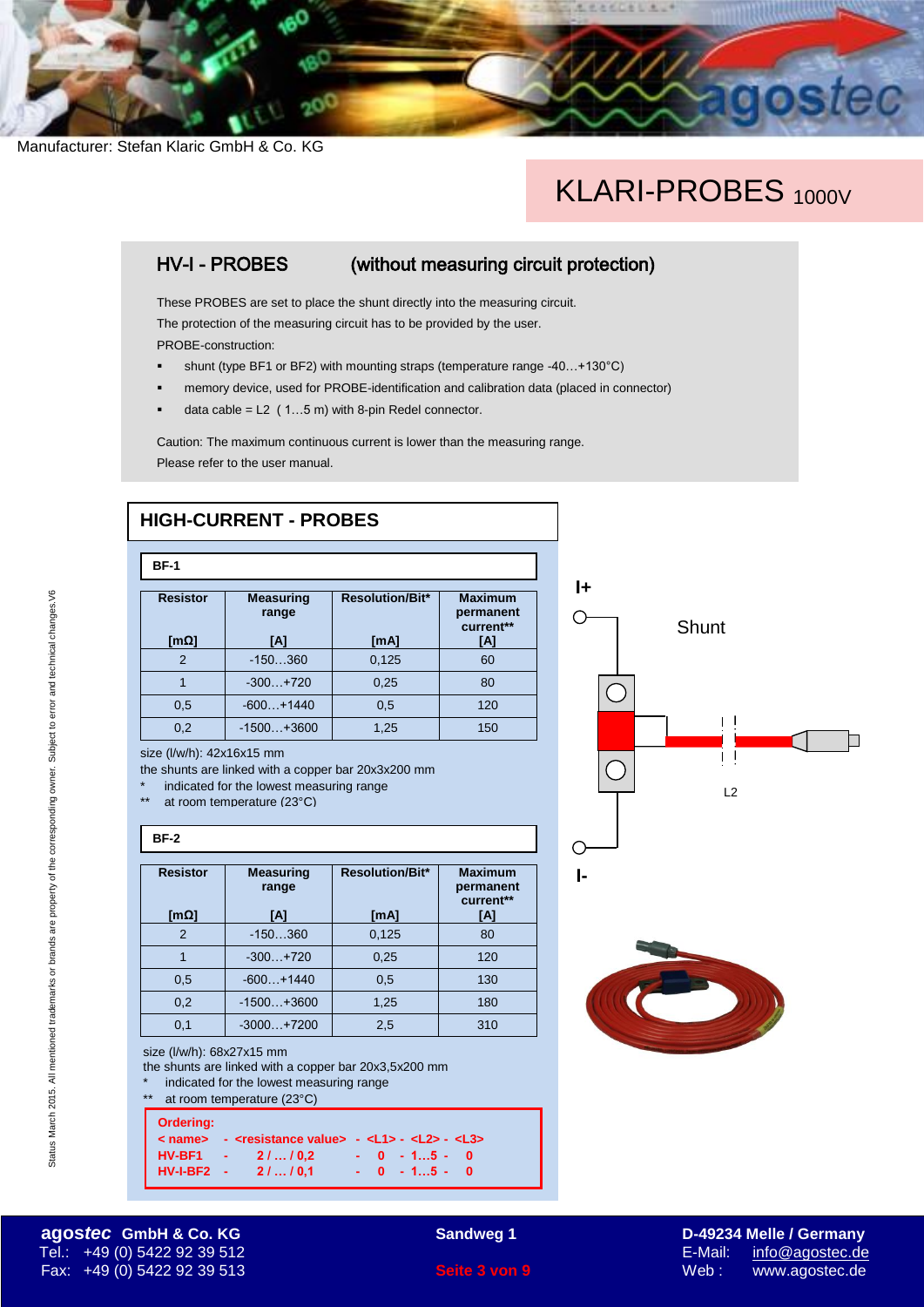# KLARI-PROBES<sub>1000V</sub>

LEACESLA.

#### HV-U - PROBES

HV-U - PROBES possess a voltage divider. The input voltage is reduced on an allowed voltage level for the modules. PROBE-construction:

- **grouted integrated voltage divider**
- memory device, used for PROBE-identification and calibration data (placed in connector)
- $\bullet$  cable lead-out = L1 (1/3 m) (heat resistant) with loose cable ends
- data cable =  $L2$  (1 m) with 8-pin Redel connector

The measuring ranges and resolutions are listed below:

**Ordering: <name> - <L1> - <L2> - <L3>**

**HV-U-1000V - 1 / 3 - 1 - 0**



**agos***tec* **GmbH & Co. KG Sandweg 1 D-49234 Melle / Germany** Tel.: +49 (0) 5422 92 39 512 E-Mail: [info@agostec.de](mailto:info@agostec.de) Fax: +49 (0) 5422 92 39 513 **Seite 4 von 9** Web : www.agostec.de

Status March 2015. All mentioned trademarks or brands are property of the corresponding owner. Subject to error and technical changes. V6 Status March 2015. All mentioned trademarks or brands are property of the corresponding owner. Subject to error and technical changes.V6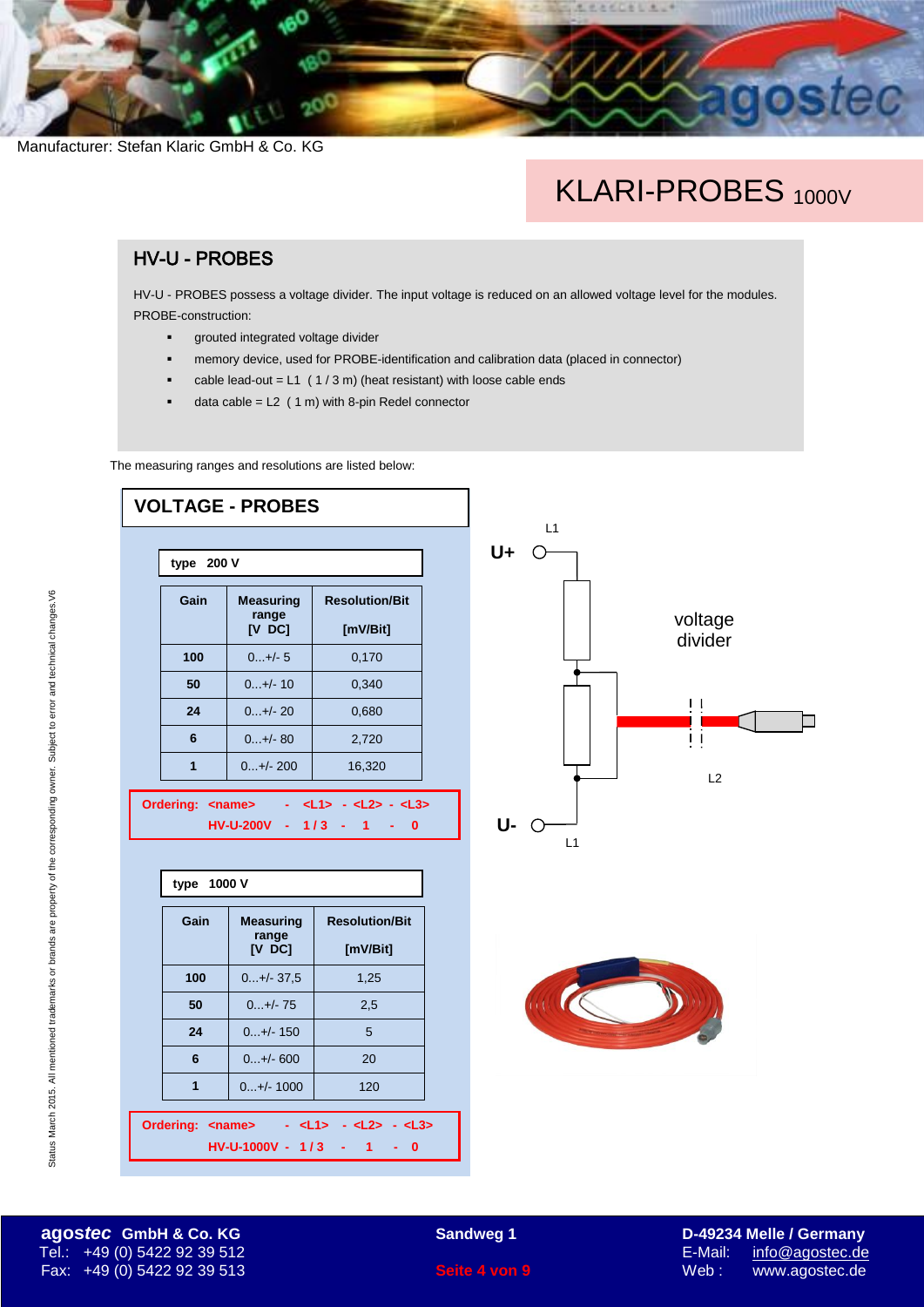## KLARI-PROBES 1000V

光光光闪亮儿

### COMBI-PROBES - HV-LI-I/U – PROBES

HV-LI-I/U – PROBES consist of a voltage- **and** a current-PROBE.

- Current measurement: The measuring shunt is placed in a grouted casing with cable lead-out for looping-in the PROBE into the measuring circuit.
	- The protection of the measuring circuit has to be provided by the user.
- Voltage measurment: The voltage is measured via a voltage divider.
	- The input voltage is reduced to an allowed voltage level for the modules.

PROBE-construction:

- grouted casing with integrated shunt ( type PBV ) and voltage divider.
- memory device, used for PROBE-identification and calibration data (placed in connector)
- I-PROBE, cable lead-out = L1 ( 1 m), (heat resistant and high flexible) with loose cable ends
- U-PROBE, connection-cable =  $L3$  (0,5 m), (heat resistant and high flexible) with loose cable ends
- data cable =  $L2$  (1/3/5 m) with 8-pin Redel connector

Caution: The maximum continuous current is lower than the measuring range. Please refer to the user manual.





### **VOLTAGE-COMBI-PROBES**

#### **CURRENT-PROBES type PBV**

| <b>Resistor</b><br>[m $\Omega$ ] | <b>Measuring</b><br>range<br>ΙAΙ | <b>Resolution/Bit*</b><br>[MA] | <b>Maximum</b><br>permanent<br>current**<br>ΙAΙ |  |
|----------------------------------|----------------------------------|--------------------------------|-------------------------------------------------|--|
|                                  |                                  |                                |                                                 |  |
| 1000                             | $-0.3+0.72$                      | 0,25                           | 0,72                                            |  |
| 500                              | $-0.6+1.44$                      | 0,5                            | 1,44                                            |  |
| 100                              | $-3. +7.2$                       | 2,5                            | 6,5                                             |  |
| 50                               | $-6. +14.4$                      | 5                              | 9,5                                             |  |
| 25                               | $-12+28.8$                       | 10                             | 12                                              |  |
| 10                               | $-30.1 + 72$                     | 25                             | 21                                              |  |
| 5                                | $-60 + 144$                      | 50                             | 25                                              |  |
| 2                                | $-150 + 360$                     | 125                            | 40                                              |  |

| VOLTAGE-PROBES type 1000 V |  |
|----------------------------|--|
|                            |  |
|                            |  |

| Gain | <b>Measuring</b><br>range<br><b>IV DC1</b> | <b>Resolution/Bit</b><br>[mV/Bit] |  |
|------|--------------------------------------------|-----------------------------------|--|
| 100  | $0+/-37.5$                                 | 1,25                              |  |
| 50   | $0+/-75$                                   | 2,5                               |  |
| 24   | $0+/- 150$                                 | 5                                 |  |
| 6    | $0+/- 600$                                 | 20                                |  |
|      | $0+/- 1000$                                | 120                               |  |

indicated for the lowest measuring range at room temperature (23°C)

size (l/w/h):50x40x16 mm

**Ordering: <name> - <resistance value> - <L1> - <L2> - <L3>**

**HV-LI/U - 1000 / … / 2 - 1 - 1 / 3 / 5 - 0,5**

Status March 2015. All mentioned trademarks or brands are property of the corresponding owner. Subject to error and technical changes.V6

Status March 2015. All mentioned trademarks or brands are property of the corresponding owner. Subject to error and technical changes. V6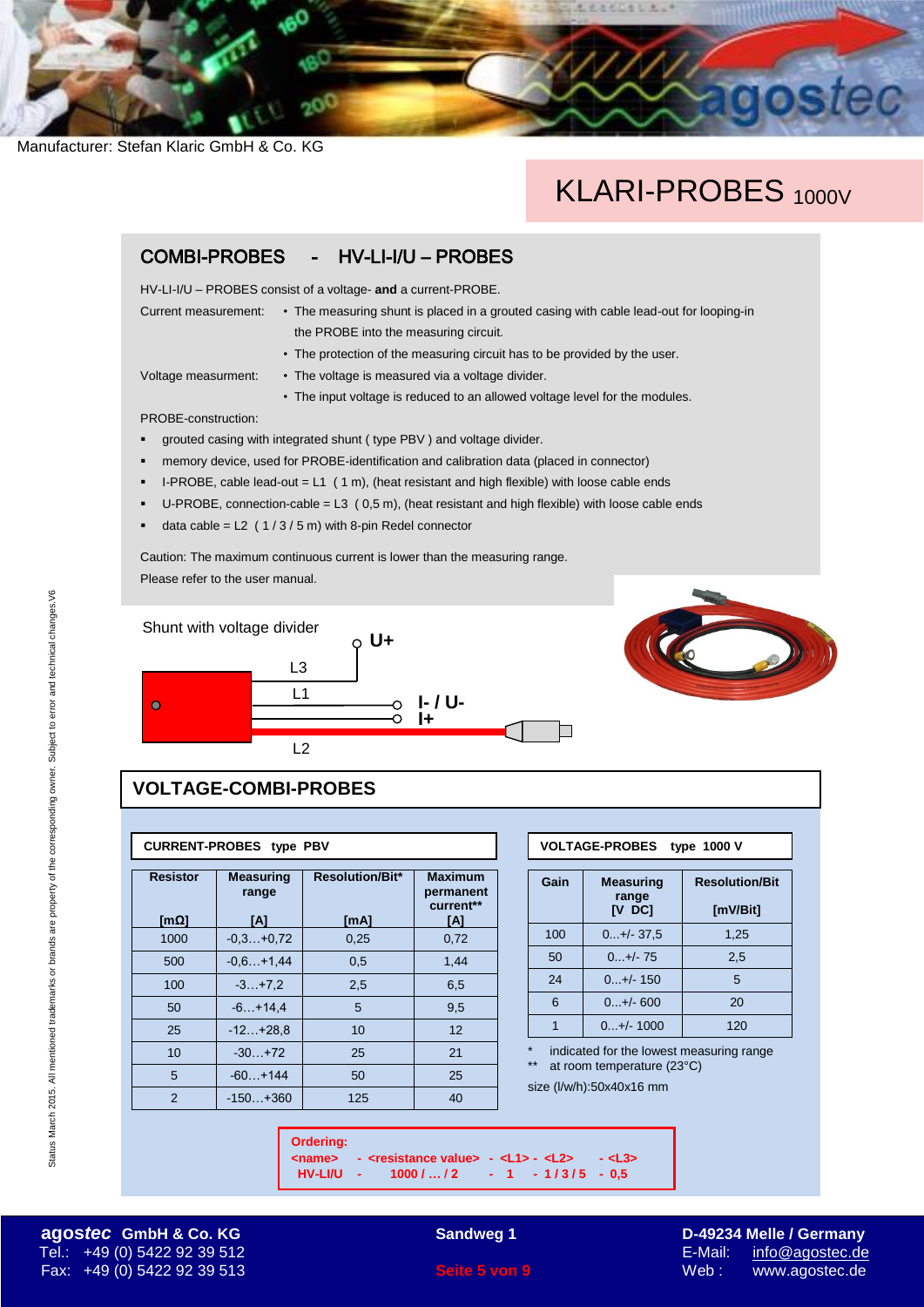## KLARI-PROBES<sub>1000V</sub>

お式口を

### COMBI - PROBES - HV-I/U-BF1 - PROBES

HV-I/U – PROBES consist of a voltage- **and** a current-PROBE.

- Current measurement: The measuring shunt is placed via mounting straps directly into the measuring circuit
	- The protection of the measuring circuit has to be provided by the user

Voltage measurment: • The voltage is measured via a voltage divider

• The input voltage is reduced to an allowed voltage level for the modules

PROBE-construction:

- shunt (type BF1) with mounting straps (temperature range -40…+130°C) and voltage divider
- memory device, used for PROBE-identification and calibration data (placed in connector)
- U-connection-cable =  $L3$  (0,5 m)) (heat resistant and high flexible) with loose cable ends
- data cable =  $L2$  (1/3/5 m) with 8-pin Redel connector

Caution: The maximum continuous current is lower than the measuring range. Please refer to the user manual.

### **VOLTAGE-COMBI-PROBES**

| <b>Resistor</b><br>[ $mΩ$ ] | <b>Measuring</b><br>range<br>[A] | <b>Resolution/Bit*</b><br>[mA] | <b>Maximum</b><br>permanent<br>current**<br>[A] |  |
|-----------------------------|----------------------------------|--------------------------------|-------------------------------------------------|--|
| $\mathfrak{p}$              | $-150360$                        | 0,125                          | 60                                              |  |
|                             | $-300+720$                       | 0,25                           | 80                                              |  |
| 0,5                         | $-600+1440$                      | 0,5                            | 120                                             |  |
| 0,2                         | $-1500+3600$                     | 1,25                           | 150                                             |  |
|                             |                                  |                                |                                                 |  |

\* indicated for the lowest measuring range

| VOLTAGE-PROBES type 1000 V                                                                                                                                                                                     |                                            |                                   |  |  |
|----------------------------------------------------------------------------------------------------------------------------------------------------------------------------------------------------------------|--------------------------------------------|-----------------------------------|--|--|
| Gain                                                                                                                                                                                                           | <b>Measuring</b><br>range<br><b>IV DCI</b> | <b>Resolution/Bit</b><br>[mV/Bit] |  |  |
| 100                                                                                                                                                                                                            | $0+/-37.5$                                 | 1,25                              |  |  |
| 50                                                                                                                                                                                                             | $0+/-75$                                   | 2,5                               |  |  |
| 24                                                                                                                                                                                                             | $0+/- 150$                                 | 5                                 |  |  |
| 6                                                                                                                                                                                                              | $0+/- 600$                                 | 20                                |  |  |
| $\overline{1}$                                                                                                                                                                                                 | $0+/- 1000$                                | 120                               |  |  |
| Ordering:<br>- <resistance value=""> - <l1> - <l2><br/><math>13</math><br/><name><br/><math>HV-I/U-BF1 - 2110,2</math><br/><math>-0</math> <math>-1/3/5</math> <math>-0.5</math></name></l2></l1></resistance> |                                            |                                   |  |  |





**agos***tec* **GmbH & Co. KG Sandweg 1 D-49234 Melle / Germany** Tel.: +49 (0) 5422 92 39 512 E-Mail: [info@agostec.de](mailto:info@agostec.de) Fax: +49 (0) 5422 92 39 513 **Seite 6 von 9** Web : www.agostec.de

Status March 2015. All mentioned trademarks or brands are property of the corresponding owner. Subject to error and technical changes.V6

Status March 2015. All mentioned trademarks or brands are property of the corresponding owner. Subject to error and technical changes. V6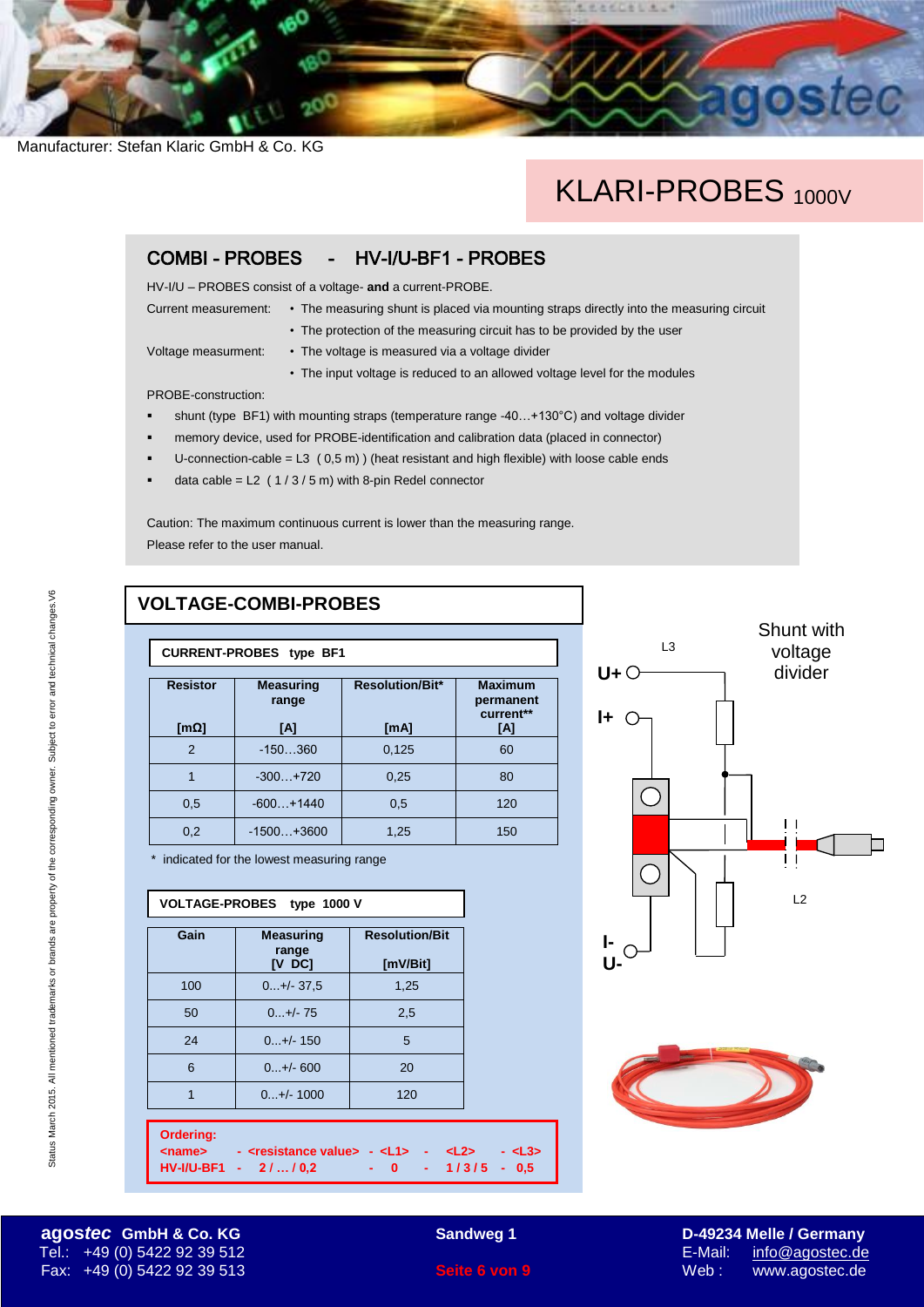## KLARI-PROBES<sub>1000V</sub>

おもじを

### COMBI - PROBES - HV-I/U-BF2 - PROBES

HV-I/U – PROBES consist of a voltage- **and** a current-PROBE.

- Current measurement: The measuring shunt is placed via mounting straps directly into the measuring circuit
	- The protection of the measuring circuit has to be provided by the user

Voltage measurment: • The voltage is measured via a voltage divider

• The input voltage is reduced to an allowed voltage level for the modules

PROBE-construction:

- shunt (type BF2) with mounting straps (temperature range -40...+130°C) and voltage divider
- memory device, used for PROBE-identification and calibration data (placed in connector)
- U-connection-cable =  $L3$  (0,5 m)) (heat resistant and high flexible) with loose cable ends
- data cable =  $L2$  (1/3/5 m) with 8-pin Redel connector

Caution: The maximum continuous current is lower than the measuring range. Please refer to the user manual.

### **VOLTAGE-COMBI-PROBES**

| <b>CURRENT-PROBES type BF2</b>   |                                  |                                |                                                 |
|----------------------------------|----------------------------------|--------------------------------|-------------------------------------------------|
| <b>Resistor</b><br>[m $\Omega$ ] | <b>Measuring</b><br>range<br>ΙAΙ | <b>Resolution/Bit*</b><br>[mA] | <b>Maximum</b><br>permanent<br>current**<br>[A] |
| $\overline{2}$                   | $-150360$                        | 0,125                          | 80                                              |
| 1                                | $-300 + 720$                     | 0,25                           | 120                                             |
| 0.5                              | $-600+1440$                      | 0.5                            | 130                                             |
| 0,2                              | $-1500+3600$                     | 1,25                           | 180                                             |
| 0,1                              | $-3000+7200$                     | 2,5                            | 310                                             |

the shunts are linked with a copper bar 20x3,5x200 mm

indicated for the lowest measuring range

\*\* at room temperature (23°C)

| VOLTAGE-PROBES type 1000 V        |                                          |                                                                                                        |                                           |
|-----------------------------------|------------------------------------------|--------------------------------------------------------------------------------------------------------|-------------------------------------------|
| Gain                              | <b>Measuring</b><br>range<br>$[V$ DC $]$ | <b>Resolution/Bit</b><br>[mV/Bit]                                                                      |                                           |
| 100                               | $0+/- 37.5$                              | 1,25                                                                                                   |                                           |
| 50                                | $0+/-75$                                 | 2,5                                                                                                    |                                           |
| 24                                | $0+/- 150$                               | 5                                                                                                      |                                           |
| 6                                 | $0+/- 600$                               | 20                                                                                                     |                                           |
| $\overline{1}$                    | $0+/- 1000$                              | 120                                                                                                    |                                           |
| <b>Ordering:</b><br><name></name> | HV-I/U-BF2 - 2//0,1                      | - <resistance value=""> - <l1> - <l2><br/><math>\sim</math> <math>\sim</math> 0</l2></l1></resistance> | - <l3><br/><math>-1/3/5 - 0.5</math></l3> |

**<Name> - <Widerstandswert> - <L1> - <L2> - <L3>**





**agos***tec* GmbH & Co. KG **Sandweg 1 D-49234 Melle / Germany** Tel.: +49 (0) 5422 92 39 512 E-Mail: [info@agostec.de](mailto:info@agostec.de) Fax: +49 (0) 5422 92 39 513 **Seite 7 von 9** Web : www.agostec.de

Status March 2015. All mentioned trademarks or brands are property of the corresponding owner. Subject to error and technical changes.V6

Status March 2015. All mentioned trademarks or brands are property of the corresponding owner. Subject to error and technical changes. V6

**Sandweg 1**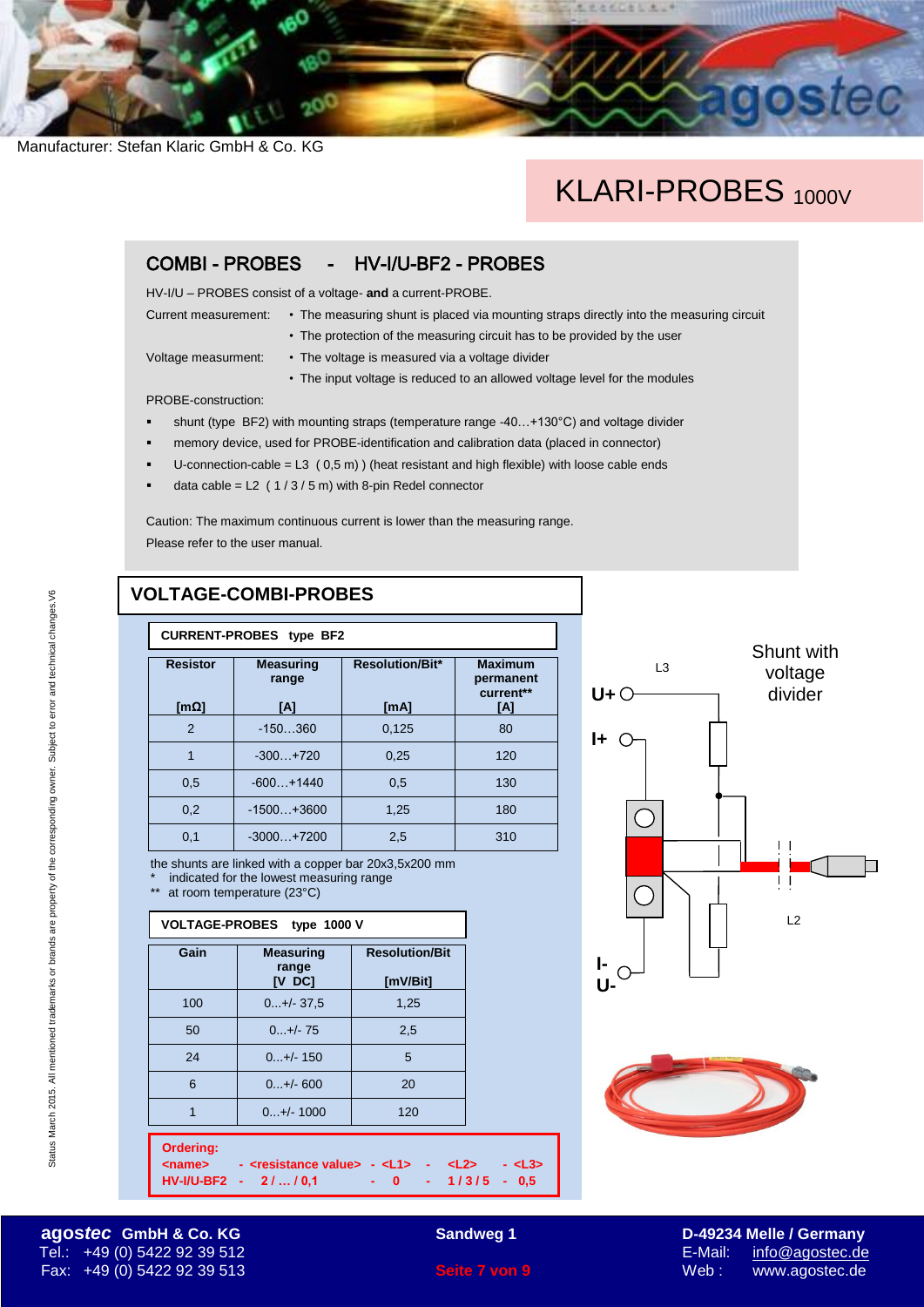## KLARI-PROBES<sub>1000V</sub>

LESCESLA.

## TEMPERATURE - PROBES - HV-T - PROBES

As standard we use thermocouples type K. The measuring range includes temperatures in the range of -200…+1200 °C.

PROBE-construction:

- temperature compensation placed in connector
- memory device, used for PROBE-identification and calibration data (placed in connector)
- thermo-cable, isolation ≤ 2000V DC with 8-pin Redel-connector
- cable lengths 1 m and 3 m
- also as 4 -pair type (4 x thermocouple) available

PT100-sensors can be used in special cases. The temperature range is between -40…+250°C. PROBE-construction:

- memory device, used for PROBE-identification and calibration data (placed in connector)
- cable lengths 1 m and 3 m
- PT100-sensors have to be isolated by the user
- acid-resistant

**Thermocouple**



4 -pair type





**PT100**



| <b>Ordering: <name></name></b> |                            | - <l1> - <l2>- <l3></l3></l2></l1> |  |  |  |
|--------------------------------|----------------------------|------------------------------------|--|--|--|
|                                | $HV-T PT100 - 1/3 - 0 - 0$ |                                    |  |  |  |

**agos***tec* **GmbH & Co. KG Sandweg 1 D-49234 Melle / Germany** Tel.: +49 (0) 5422 92 39 512 E-Mail: [info@agostec.de](mailto:info@agostec.de) Fax: +49 (0) 5422 92 39 513 **Seite 8 von 9** Web : www.agostec.de